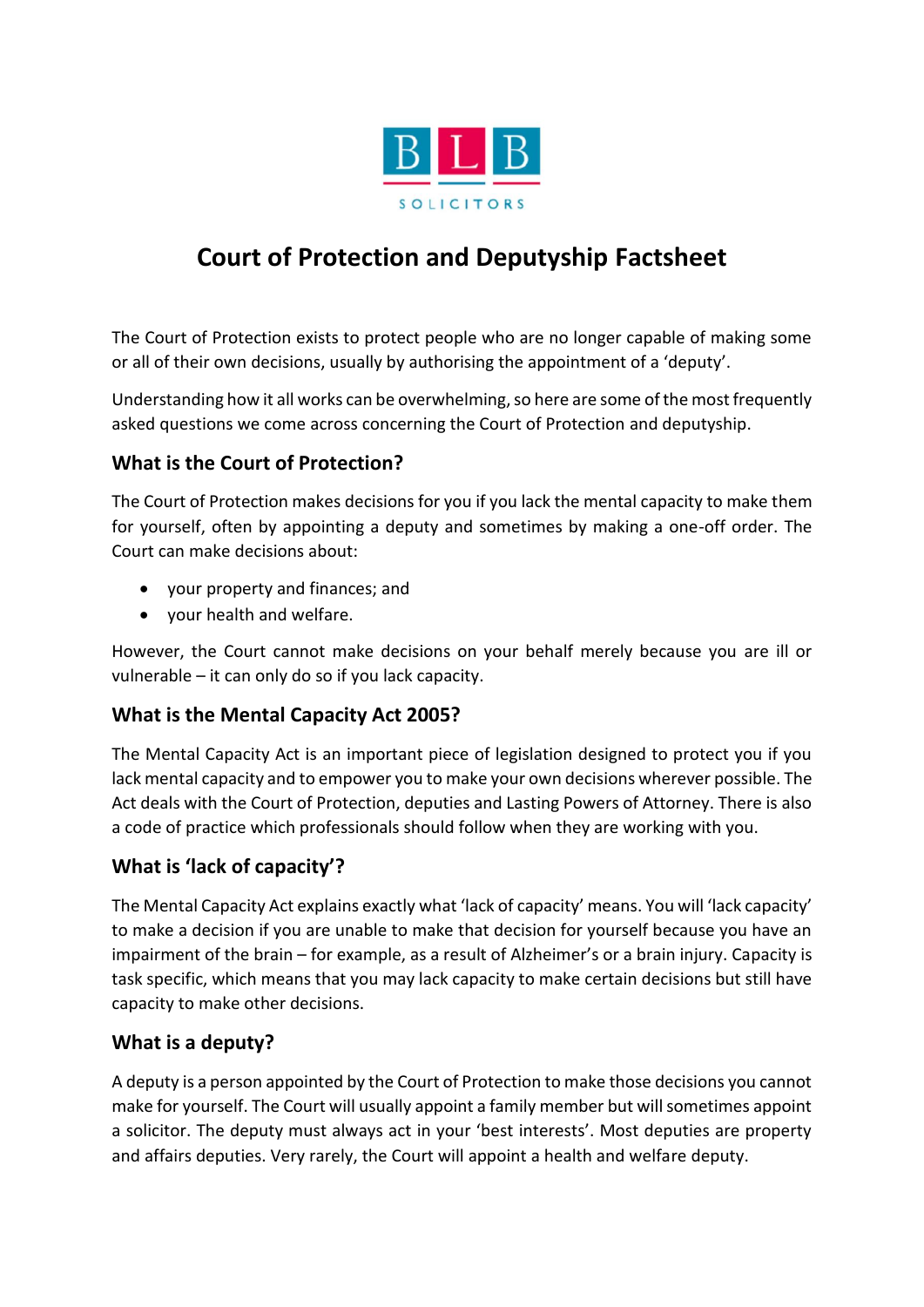#### **What does 'best interests' mean?**

When making decisions on your behalf, the Court or the deputy must act in your 'best interests', which is a phrase explained in the Mental Capacity Act. It means:

- helping you to take part in decision-making as much as possible; and
- taking into account your wishes and beliefs and consulting with your family members, friends and carers.

#### **What are the duties of a deputy?**

Your deputy must always act in your best interests. They must make sure they keep your money separate from their own and not spend your money on themselves. If you have a large sum of money, your deputy should consider whether to invest it.

#### **Does my deputy make all my decisions?**

Your deputy can only make a decision on your behalf if you lack capacity to make it yourself. If you have capacity, then the decision is yours and the deputy cannot make it for you, even if he or she disagrees with you.

### **Who pays for the deputy?**

If you have a professional deputy, they will charge a fee for their services, which is paid from your money. However, your deputy cannot just pay themselves as much as they like. Every year, the deputy must send their bill to the Senior Court Costs Office, who will decide how much your deputy is allowed to charge.

#### **Who monitors what a deputy does?**

Your deputy must report to the Office of the Public Guardian (OPG) every year about what they have spent your money on. The OPG will consider this report carefully and can ask questions or request further information. If you are concerned about how your deputy (or your attorney under a Lasting Power of Attorney) is behaving, you can ask the OPG to investigate. If there are serious concerns, then the OPG can make an application to the Court of Protection for your deputy to be removed.

#### **Is a deputy permanent?**

You only need a deputy if you lack mental capacity. If your condition improves and you regain capacity, then the Court of Protection will make an order discharging your deputy so that you can make all decisions for yourself. If you are not getting on with your deputy, you can ask the Court to remove them and appoint someone new. If the Court agrees that this is in your best interests, they can appoint a replacement deputy.